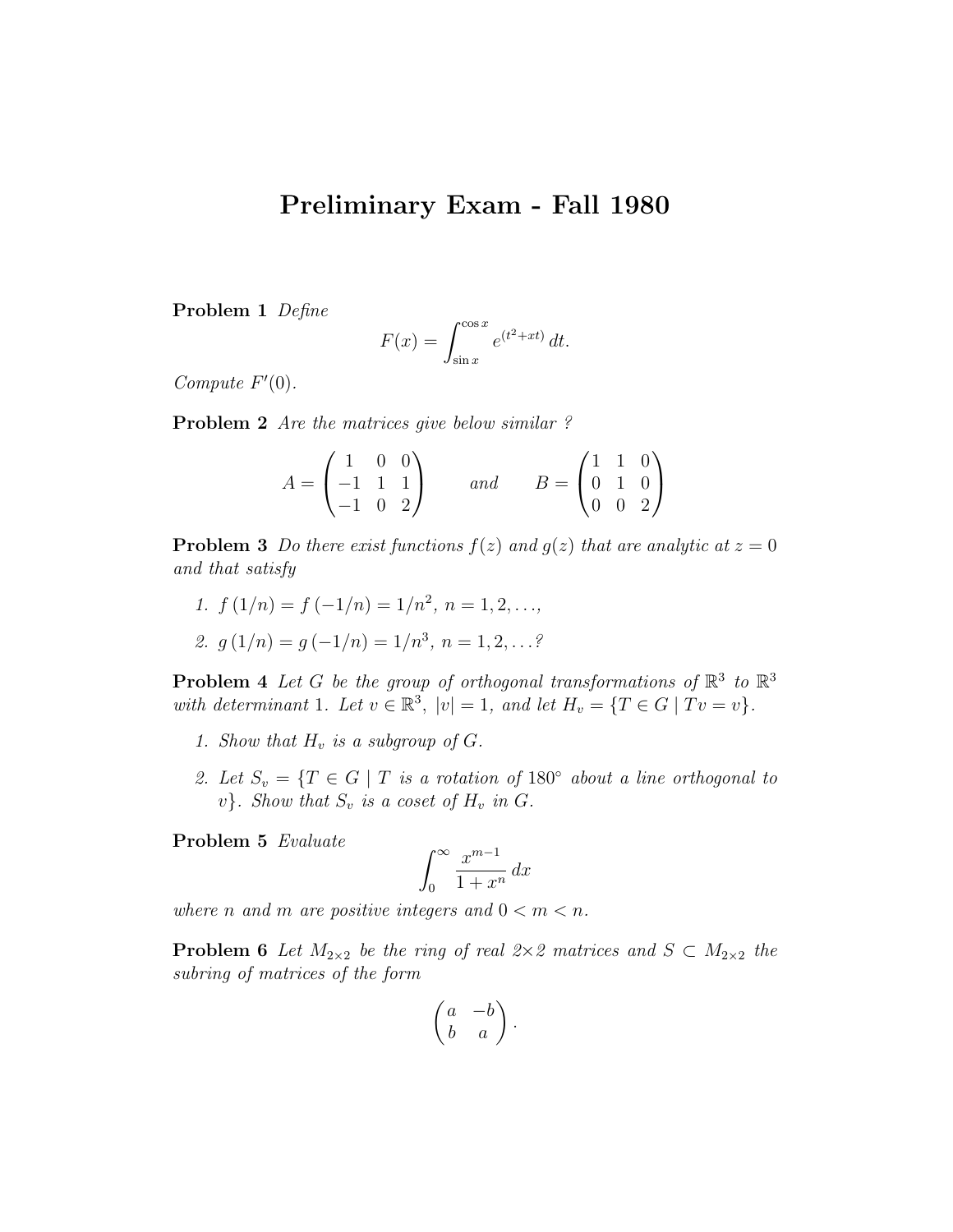- 1. Exhibit an isomorphism between  $S$  and  $\mathbb C$ .
- 2. Prove that

$$
A = \begin{pmatrix} 0 & 3 \\ -4 & 1 \end{pmatrix}
$$

lies in a subring isomorphic to S.

3. Prove that there is an  $X \in M_{2\times 2}$  such that  $X^4 + 13X = A$ .

**Problem 7** Let g be  $2\pi$ -periodic, continuous on  $[-\pi, \pi]$  and have Fourier series

$$
\frac{a_0}{2} + \sum_{n=1}^{\infty} (a_n \cos nx + b_n \sin nx).
$$

Let f be  $2\pi$ -periodic and satisfy the differential equation

$$
f''(x) + kf(x) = g(x)
$$

where  $k \neq n^2, n = 1, 2, 3, \ldots$  Find the Fourier series of f and prove that it converges everywhere.

**Problem 8** Let  $\mathbf{F}_2 = \{0, 1\}$  be the field with two elements. Let G be the group of invertible  $2\times 2$  matrices with entries in  $\mathbf{F}_2$ . Show that G is isomorphic to  $S_3$ , the group of permutations of three objects.

**Problem 9** For a real  $2 \times 2$  matrix

$$
X = \begin{pmatrix} x & y \\ z & t \end{pmatrix},
$$

let  $||X|| = x^2 + y^2 + z^2 + t^2$ , and define a metric by  $d(X, Y) = ||X - Y||$ . Let  $\Sigma = \{X \mid \det(X) = 0\}.$  Let

$$
A = \begin{pmatrix} 1 & 0 \\ 0 & 2 \end{pmatrix}.
$$

Find the minimum distance from A to  $\Sigma$  and exhibit an  $S \in \Sigma$  that achieves this minimum.

**Problem 10** Show that there is an  $\varepsilon > 0$  such that if A is any real  $2 \times 2$ matrix satisfying  $|a_{ij}| \leq \varepsilon$  for all entries  $a_{ij}$  of A, then there is a real  $2 \times 2$ matrix X such that  $X^2 + X^t = A$ , where  $X^t$  is the transpose of X. Is X unique?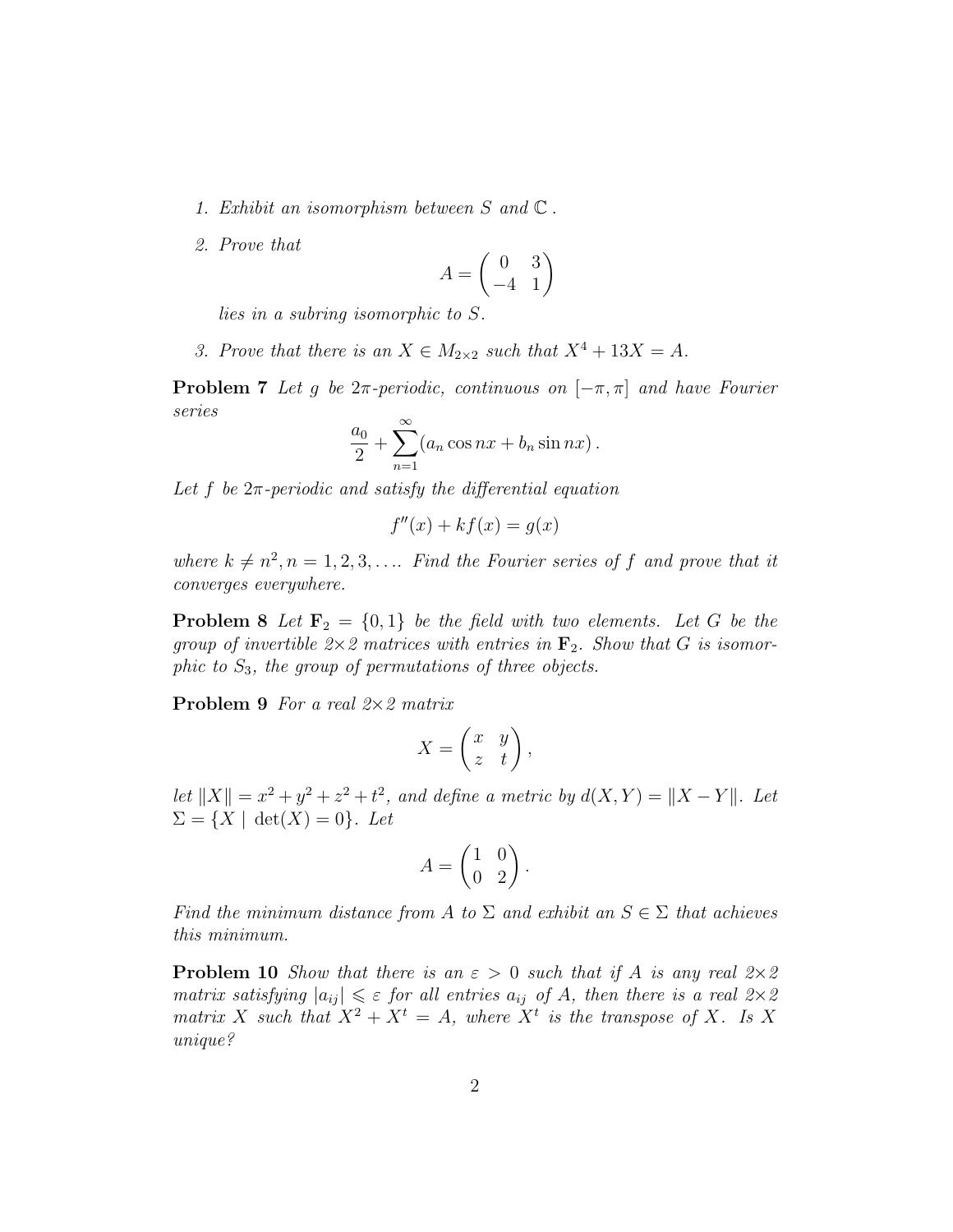**Problem 11** Let  $f(z)$  be an analytic function defined for  $|z| \leq 1$  and let

$$
u(x, y) = \Re f(z), \quad z = x + iy.
$$

Prove that

$$
\int_C \frac{\partial u}{\partial y} dx - \frac{\partial u}{\partial x} dy = 0
$$

where C is the unit circle,  $x^2 + y^2 = 1$ .

**Problem 12** Prove that any group of order 6 is isomorphic to either  $\mathbb{Z}_6$  or  $S_3$  (the group of permutations of three objects).

**Problem 13** Let  $f(x) = \frac{1}{4} + x - x^2$ . For any real number x, define a sequence  $(x_n)$  by  $x_0 = x$  and  $x_{n+1} = f(x_n)$ . If the sequence converges, let  $x_\infty$  denote the limit.

- 1. For  $x = 0$ , show that the sequence is bounded and nondecreasing and find  $x_{\infty} = \lambda$ .
- 2. Find all  $y \in \mathbb{R}$  such that  $y_{\infty} = \lambda$ .

**Problem 14** Exhibit a set of  $2 \times 2$  real matrices with the following property: A matrix A is similar to exactly one matrix in S provided A is a  $2\times 2$  invertible matrix of integers with all the roots of its characteristic polynomial on the unit circle.

**Problem 15** Consider the differential equation  $x'' + x' + x^3 = 0$  and the function  $f(x, x') = (x + x')^{2} + (x')^{2} + x^{4}$ .

- 1. Show that f decreases along trajectories of the differential equation.
- 2. Show that if  $x(t)$  is any solution, then  $(x(t), x'(t))$  tends to  $(0, 0)$  as  $t\to\infty$ .

**Problem 16** Suppose that A and B are real matrices such that  $A^t = A$ ,

 $v^tAv\geqslant 0$ 

for all  $v \in \mathbb{R}^n$  and

$$
AB + BA = 0.
$$

Show that  $AB = BA = 0$  and give an example where neither A nor B is zero.